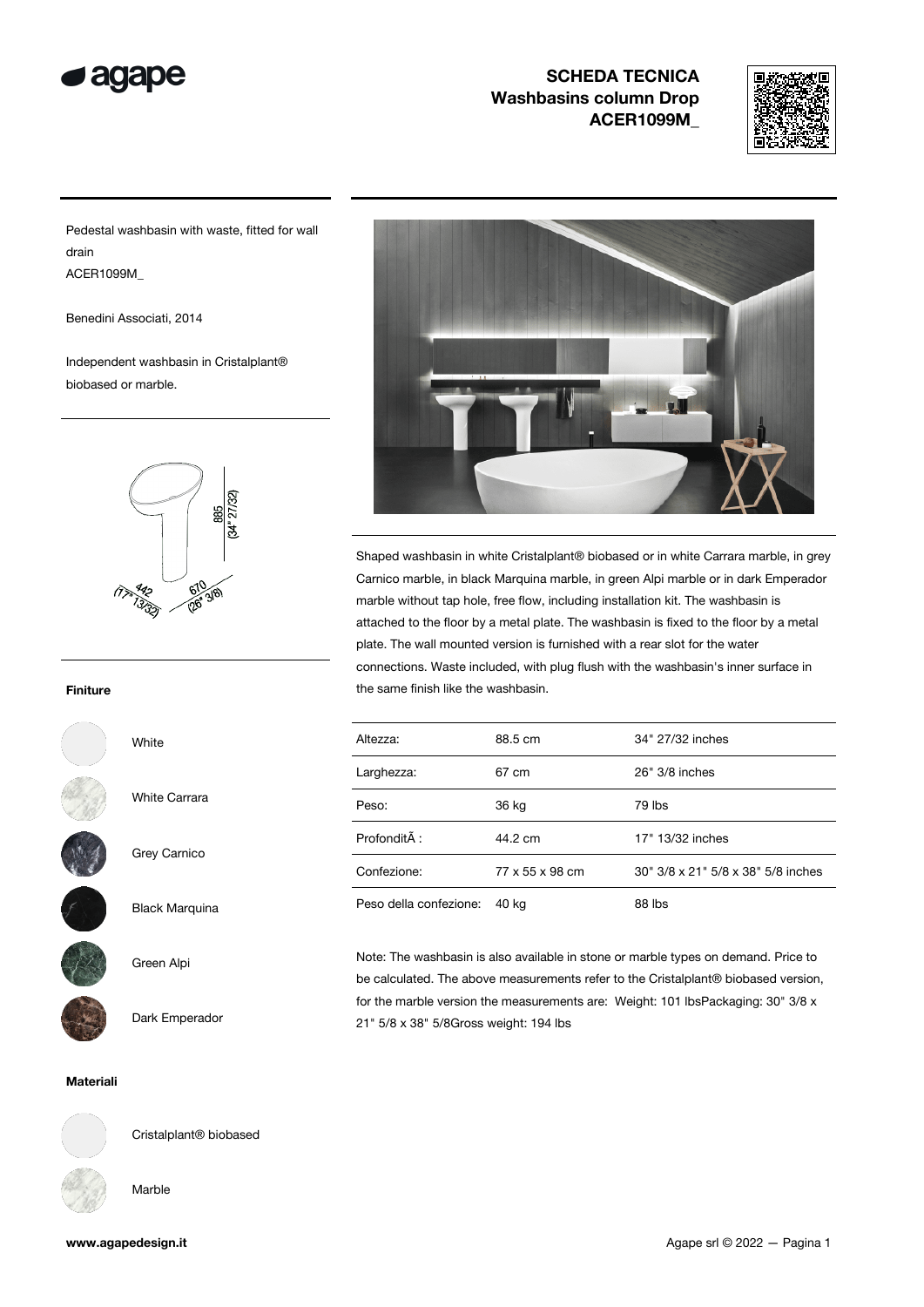



#### Main dimensions

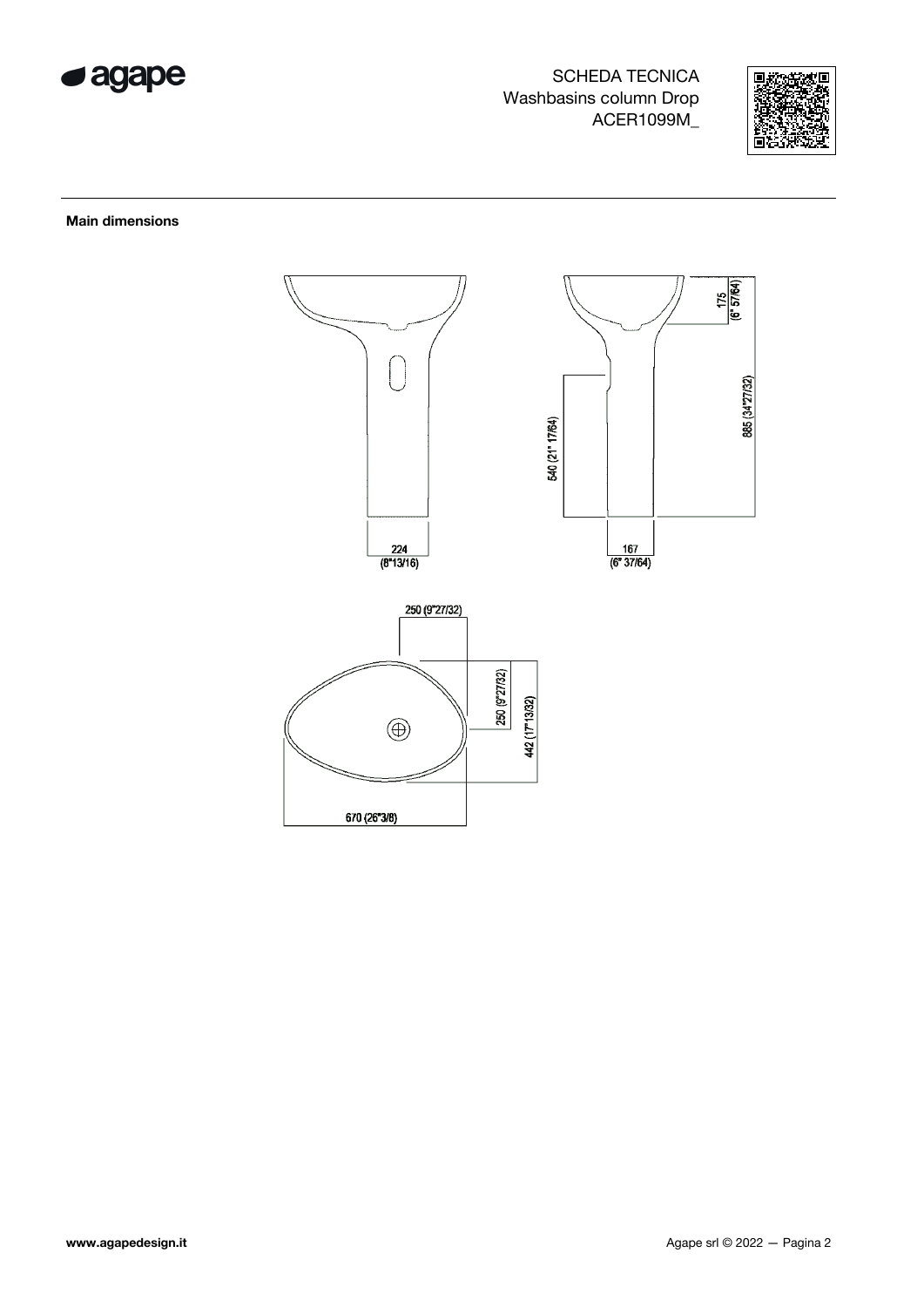



### Installation notes



|               |                 | A              | B            |
|---------------|-----------------|----------------|--------------|
| FEZ2          | <b>AFEZ004</b>  | 260 (35"7/16)  | 70 (2"3/4)   |
|               | ARUB146         | 260 (35"7/16)  | 70 (2"3/4)   |
| <b>MEMORY</b> | AMEM323         | 290 (11"27/64) | 40 (1"37/64) |
|               | <b>ARUB1092</b> | 290 (11"27/64) | 40 (1"37/64) |
| <b>SEN</b>    | ASEN0962N       | 190 (7"31/64)  | 70 (2"3/4)   |
| SOUARE        | <b>ARUB1096</b> | 190 (7"31/64)  | 70 (2"3/4)   |
|               | ARUB1020*       | 190 (7"31/64)  | 70 (2"3/4)   |

\*ad esaurimento / while stocks last